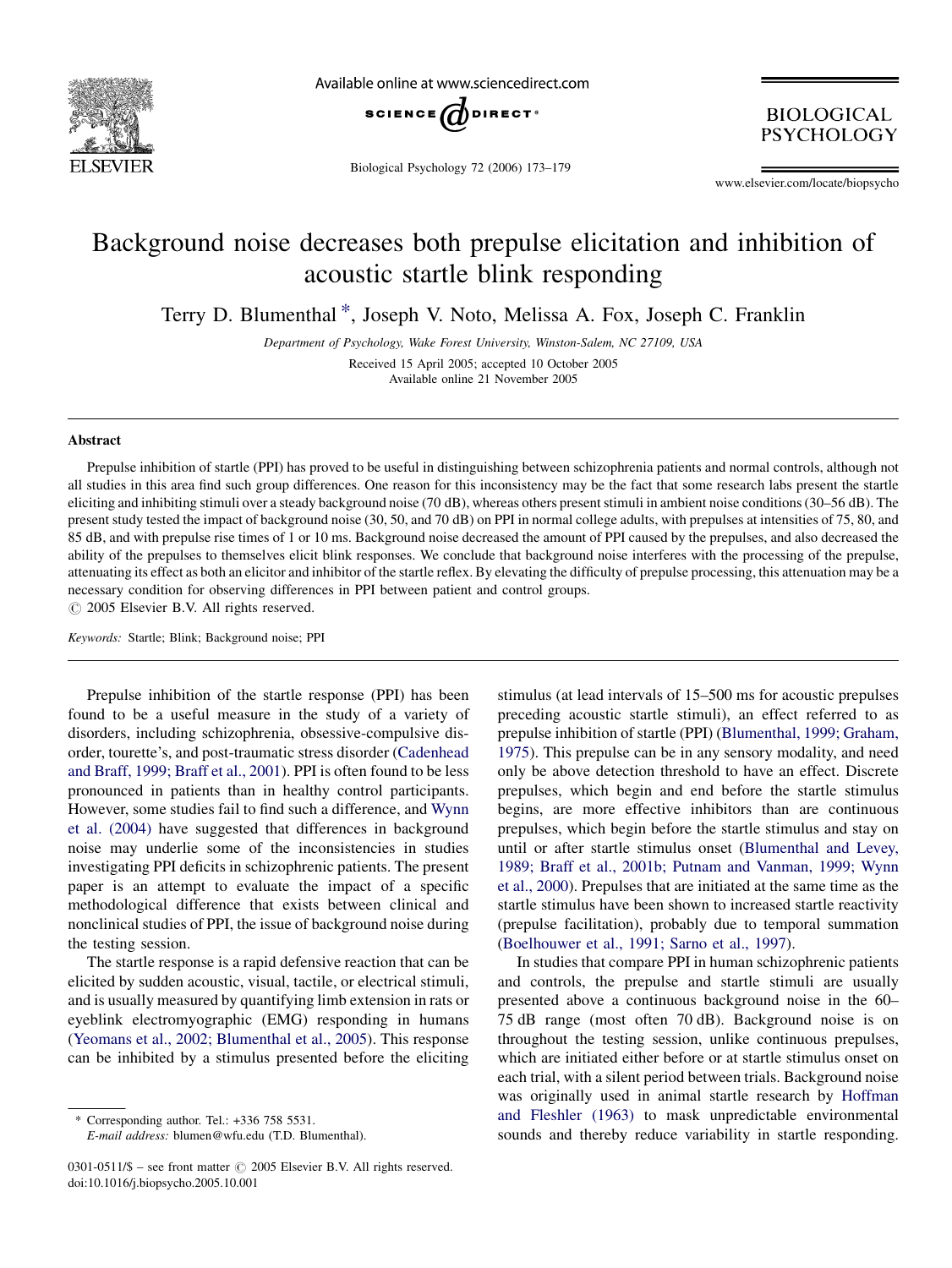However, Hoffman discovered that this background noise increased startle reactivity in the rat, a finding that has been replicated many times (see [Hoffman, 1999](#page--1-0), for historical context). Further, [Palmer et al. \(2000\)](#page--1-0) showed that PPI in rats was impaired to a greater extent when background noise was present than when background noise was absent. [Miyazato et al.](#page--1-0) [\(1999\)](#page--1-0) also showed that PPI in the rat was reduced when background noise was increased from 50 to 60 dB.

Studies in which PPI deficits are found in schizophrenia patients generally use background noise at an intensity of 70 dB ([Braff et al., 2001a](#page--1-0)). In the absence of this background noise, PPI deficits are generally not seen in patients unless the prepulse is a target in an attention task ([Filion et al., 1993\)](#page--1-0). In this situation, PPI to ignored prepulses is equivalent in schizophrenia patients and controls, and PPI is more pronounced to target prepulses in controls, but not in patients. It may be that the attentional task increases prepulse processing, and the background noise impairs prepulse processing, leading to less effective processing for ignored prepulses or prepulse embedded in background noise, in all participants. This increased difficulty may have more of an impact in schizophrenic patients and, thereby, relatively less PPI is seen in schizophrenia patients than in normal controls in these situations.

Given that animal studies have clearly shown that background noise can facilitate startle and impair PPI, and given that hundreds of PPI studies have been conducted with humans, some using background noise and others not, it is noteworthy that no reports investigating the impact of background noise on human startle and PPI had been published until very recently ([Flaten et al., 2005; Hsieh et al., 2005\)](#page--1-0). Flaten et al. presented a 70 dB pure tone prepulse before a 94 dB noise startle stimulus, in the presence of background noise intensities of 28 dB (ambient), 40, and 60 dB, and found that increasing background noise from 28 to 40 dB increased startle reactivity. Increasing background noise from 40 to 60 dB resulted in reduced PPI, an effect that Flaten et al. attribute to a reduction in the signal-tonoise ratio (the intensity of the prepulse relative to the intensity of the startle stimulus). That is, as background noise level increased, the difference between background noise intensity and prepulse intensity (signal) decreased, making prepulse detectability more difficult. [Hsieh et al. \(2005\)](#page--1-0) found that increasing background noise from 54 dB (ambient) to 70 dB resulted in reduced PPI, similar to the finding of [Flaten et al.](#page--1-0) [\(2005\)](#page--1-0). Hsieh et al. also conclude that the important parameter in determining PPI is signal-to-noise ratio between the prepulse and the background. This signal-to-noise explanation was also proposed by [Gewirtz and Davis \(1995\)](#page--1-0) to explain reduced PPI in the presence of background noise in rats.

In a second experiment, [Flaten et al. \(2005\)](#page--1-0) used an airpuff prepulse to the hand, stating that the signal-to-noise explanation should not apply when the prepulse and background noise are in different sensory modalities. In support of their hypothesis, the background noise level had no impact on PPI caused by the tactile prepulse. In a third experiment, Flaten et al. used an acoustic prepulse and a tactile startle stimulus, an airpuff directed to the temple. PPI was seen when 28 dB (ambient)

background noise was used, but no PPI was seen when background noise was 60 dB, showing that the background noise effect could be seen even when the prepulse and startle stimulus were not in the same modality, as long as the prepulse and background noise are in the same modality. This supports the conclusion that using background noise and acoustic prepulses can reduce the signal-to-noise ratio of those prepulses enough to impair PPI. An interesting test of this hypothesis (not included in the present paper) would be the use of prepulses and ''background noise'' in a non-auditory modality.

The present study extends the findings of [Flaten et al. \(2005\)](#page--1-0) and [Hsieh et al. \(2005\)](#page--1-0) in several ways. Whereas the highest background noise intensity used by Flaten et al. was 60 dB, and the lowest used by Hsieh et al. was 54 dB, the present study used background noise intensities of 30, 50, and 70 dB, with 70 dB being the level most often used in schizophrenia—PPI research [\(Braff et al., 2001a](#page--1-0)). The present study also used prepulses at three intensities, to further evaluate the impact of signal-to-noise ratio at the background noise level most often used in the clinical research in this area. Finally, the signal-tonoise hypothesis was tested in a second manner in this study, by evaluating the ability of the prepulses themselves to elicit blink reflexes [\(Blumenthal and Goode, 1991](#page--1-0)). If decreased PPI in the presence of background noise is due to a lowering of the signalto-noise ratio, then prepulses presented in the context of background noise should also be less able to elicit blinks themselves. These two effects would converge on the conclusion that background noise interferes with the processing of the prepulse, decreasing its effectiveness as both an elicitor and an inhibitor of the blink response. To increase the information available in this study, prepulses with rise times of either  $<$ 1 or 10 ms were used, since prepulse rise times within this range should affect the ability of the prepulse to elicit a blink response without affecting the PPI caused by these prepulses ([Reilly and Hammond, 2001; Blumenthal and Goode,](#page--1-0) [1991; Blumenthal and Levey, 1989](#page--1-0)).

#### 1. Methods

#### 1.1. Participants

Participants were randomly selected from a group of introductory psychology students earning extra credit. All participants responded to the startle stimulus in each background noise condition, but two participants were excluded due to equipment problems, leaving a sample of 45 participants, 33 females and 12 males, ranging from 18 to 21 years of age. All participants reported no hearing loss or psychiatric disorders. All procedures in this study were approved by the Institutional Review Board of Wake Forest University.

#### 1.2. Stimuli

Startle stimuli were 105 dB (A) broadband noise (20 Hz–20 KHz), with a 50 ms duration and a rise/fall time of <1 ms. Background noise was 30, 50, and 70 dB (A) broadband noise. Prepulses were 75, 80, and 85 dB (A) broadband noise, with a duration of 40 ms. Participants were tested in two groups according to the rise/fall time of the prepulses, either  $\langle 1 \text{ ms } (N = 21) \text{ or }$ 10 ms  $(N = 24)$ . All stimuli were generated by Coulbourn noise generators, gated through Coulbourn rise/fall gates, amplified by Coulbourn audio mixer amplifiers, and presented to the participant via headphones. Stimulus intensities